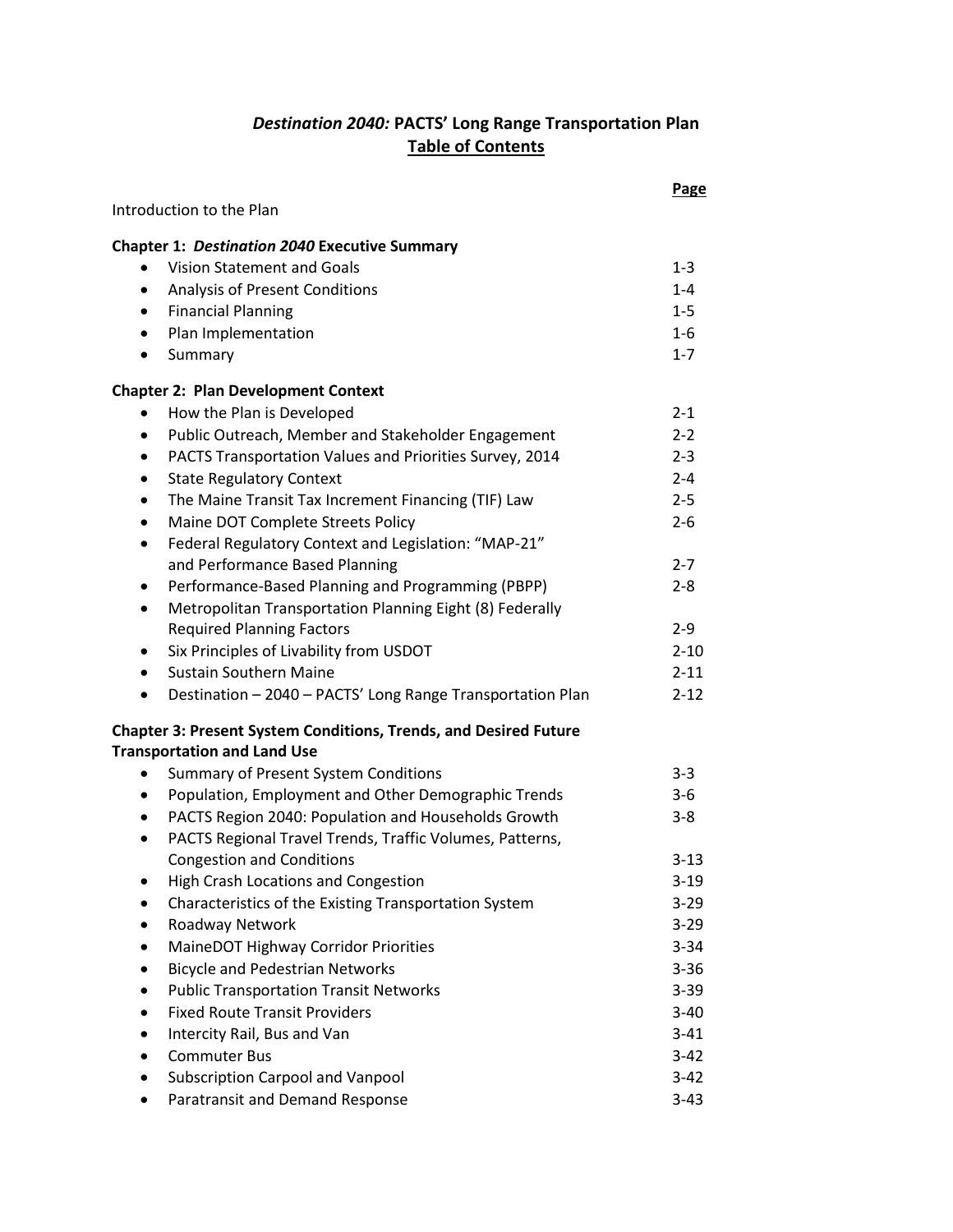| The Existing Freight Network<br>٠                                             | $3 - 46$ |
|-------------------------------------------------------------------------------|----------|
| <b>Trucked Freight</b><br>$\bullet$                                           | $3 - 49$ |
| Freight Rail<br>$\bullet$                                                     | $3 - 49$ |
| Marine Freight<br>٠                                                           | $3 - 51$ |
| Air Freight<br>$\bullet$                                                      | $3 - 51$ |
| Road to Rail Intermodal Facilities<br>$\bullet$                               | $3 - 52$ |
| <b>Transportation Demand Management (TDM)</b><br>٠                            | $3 - 53$ |
| PACTS Region 2040: Population and Household Growth<br>$\bullet$               | $3 - 54$ |
| Forecasted Regional Employment Growth to 2040<br>$\bullet$                    | $3 - 55$ |
| The PACTS Transportation Land Use Policy<br>$\bullet$                         | $3 - 58$ |
| Linked Priority Corridors and Priority Centers<br>$\bullet$                   | $3 - 59$ |
| <b>Chapter 4: Plan Vision, Goals, Objectives, and Strategies</b>              |          |
| A VISION for the Region in 2040                                               | $4 - 1$  |
| Developing Goals: Focus on Outcomes<br>٠                                      | $4 - 2$  |
| The Six Goals of Destination 2040: Vision to Reality<br>$\bullet$             | $4 - 3$  |
| Seven Key Components of the Transportation System<br>$\bullet$                | $4 - 4$  |
| Interstate System<br>$\bullet$                                                | $4 - 4$  |
| Arterial Roadway System<br>$\bullet$                                          | 4-4      |
| <b>Collector Roadway System</b><br>$\bullet$                                  | 4-4      |
| Public Transportation and Transit Systems (Bus, Passenger Rail<br>$\bullet$   |          |
| and Ferry                                                                     | $4 - 5$  |
| <b>Bicycle and Pedestrian Systems</b><br>$\bullet$                            | $4 - 5$  |
| Freight System<br>٠                                                           | $4 - 5$  |
| Travel Demand Management and Intelligent Transportation<br>٠                  |          |
| Systems                                                                       | $4 - 5$  |
| Objectives and Strategies that Implement the Goals of<br>Destination 2040     | $4 - 7$  |
| <b>Chapter 5: Desired Trends, Performance Measures, and Targets</b>           |          |
| Identifying Desired Trends or Targets<br>٠                                    | $5-1$    |
| Performance Measures Process Development<br>$\bullet$                         | $5 - 2$  |
| Transportation Performance Management (TPM) framework<br>$\bullet$            |          |
| In MAP-21                                                                     | $5 - 3$  |
| Seven National Performance Areas<br>٠                                         | $5 - 7$  |
| <b>Eight National Planning Factors</b>                                        | $5 - 7$  |
| Chapter 6: Financial Plan: Regional Needs, Available Funding, and Funding Gap |          |
| <b>Regional Transportation Needs</b>                                          | $6 - 2$  |
| Capital Cost and Revenue Estimates                                            | $6 - 3$  |
| PACTS Capital Allocation Past, Present, and Future                            | $6-4$    |
| <b>Funding Commitments and Regional Needs</b>                                 | $6-5$    |
| <b>Transit Funding</b>                                                        | $6 - 7$  |
| Projects Identified as Needs but Exceeding Available Funding<br>$\bullet$     |          |
| or Funding Uncertain                                                          | 6-8      |
| Financing the Region's Transportation System                                  | $6-9$    |
| Raising Local and Regional Public Awareness                                   | $6 - 10$ |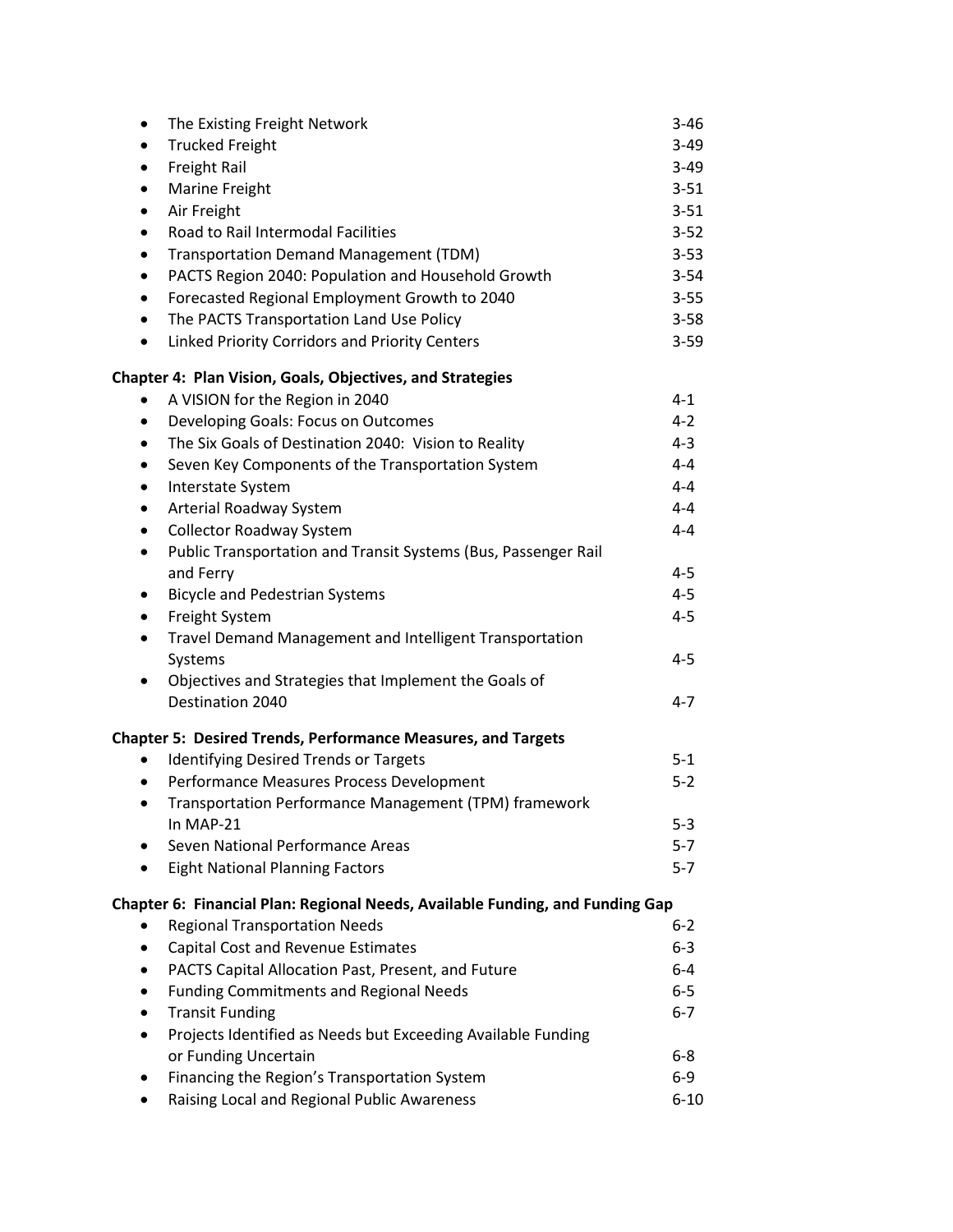| ٠         | <b>Review PACTS Transportation Priorities</b>                      | $6 - 11$ |
|-----------|--------------------------------------------------------------------|----------|
| $\bullet$ | Encouraging Legislators to Raise Awareness in the Halls of Augusta | $6 - 11$ |
|           | Digging deeper into our own collective local pockets               | $6 - 12$ |
|           | <b>Chapter 7: Plan Implementation and Recommendations</b>          |          |
|           | Implementing Destination 2040's Goals                              | $7-3$    |
| ٠         | A Stronger Connection between the Destination 2040 Plan and        |          |
|           | the Selection of Capital Projects                                  | $7 - 3$  |
| ٠         | Coordinate transportation and land use planning with multiple      |          |
|           | municipal & transit partners                                       | $7 - 4$  |
| $\bullet$ | Develop regional approaches to funding solutions understanding     |          |
|           | it is a statewide problem                                          | $7 - 4$  |
| ٠         | <b>Priority Corridors and Centers Program</b>                      | $7 - 4$  |
| $\bullet$ | <b>Visitor and Tourism Assets</b>                                  | $7 - 5$  |
| $\bullet$ | Freight-based businesses and opportunities                         | $7 - 5$  |
| ٠         | I-295 and Maine Turnpike Corridor Analyses                         | $7 - 5$  |
| $\bullet$ | Invest in expanded transit service and infrastructure, with        |          |
|           | connections to other modes                                         | $7-6$    |
| ٠         | Focus on Intersections for Congestion and Safety Management        | $7-6$    |
| ٠         | Transportation Demand Management "TDM": Managing and               |          |
|           | encouraging low/non-polluting modes                                | $7 - 7$  |
|           | Development of a Variety of Fueling Infrastructure                 | $7 - 7$  |
| ٠         | <b>Transportation Project Land Use Policy</b>                      | $7-8$    |
| $\bullet$ | Lessons of the 2012 Gorham East-West Corridor Study                | $7 - 8$  |
| $\bullet$ | Regional Traffic Signal Coordination                               | $7 - 8$  |
| $\bullet$ | Development of a Variety of Fueling Infrastructure                 | $7 - 8$  |
|           | Recommendations                                                    | $7-9$    |
|           | Transportation and Land-Use Connection                             | $7-9$    |
| ٠         | <b>Multimodal Transportation System</b>                            | $7 - 11$ |
| ٠         | Regional Infrastructure Vulnerability Assessment                   | $7 - 13$ |
|           | Roadways - Collector Roads, Arterial Roadways, and Interstate      |          |
|           | Highways                                                           | $7 - 14$ |
|           | <b>Collector Roadways</b>                                          | $7 - 14$ |
|           | <b>Arterial Roadways</b>                                           | $7 - 16$ |
|           | Interstate Highways                                                | $7 - 17$ |
|           | Pedestrian Transportation                                          | $7 - 18$ |
|           | <b>Bicyclist Transportation</b>                                    | $7 - 19$ |
|           | <b>Public Passenger Transit Recommendations</b>                    | $7 - 20$ |
|           | Freight and Commercial Vehicles                                    | $7 - 21$ |
|           | <b>Shared Vehicles</b>                                             | $7 - 22$ |
|           | <b>Alternative Fuels</b>                                           | $7 - 23$ |
|           | Traffic Signals - PACTS Regional Traffic Management System "RTMS"  | $7 - 24$ |
|           | <b>Regional Transportation Financing</b>                           | $7 - 25$ |
|           | <b>Major Regional Projects</b>                                     | $7 - 26$ |
|           | <b>Closing Thoughts</b>                                            | $7 - 26$ |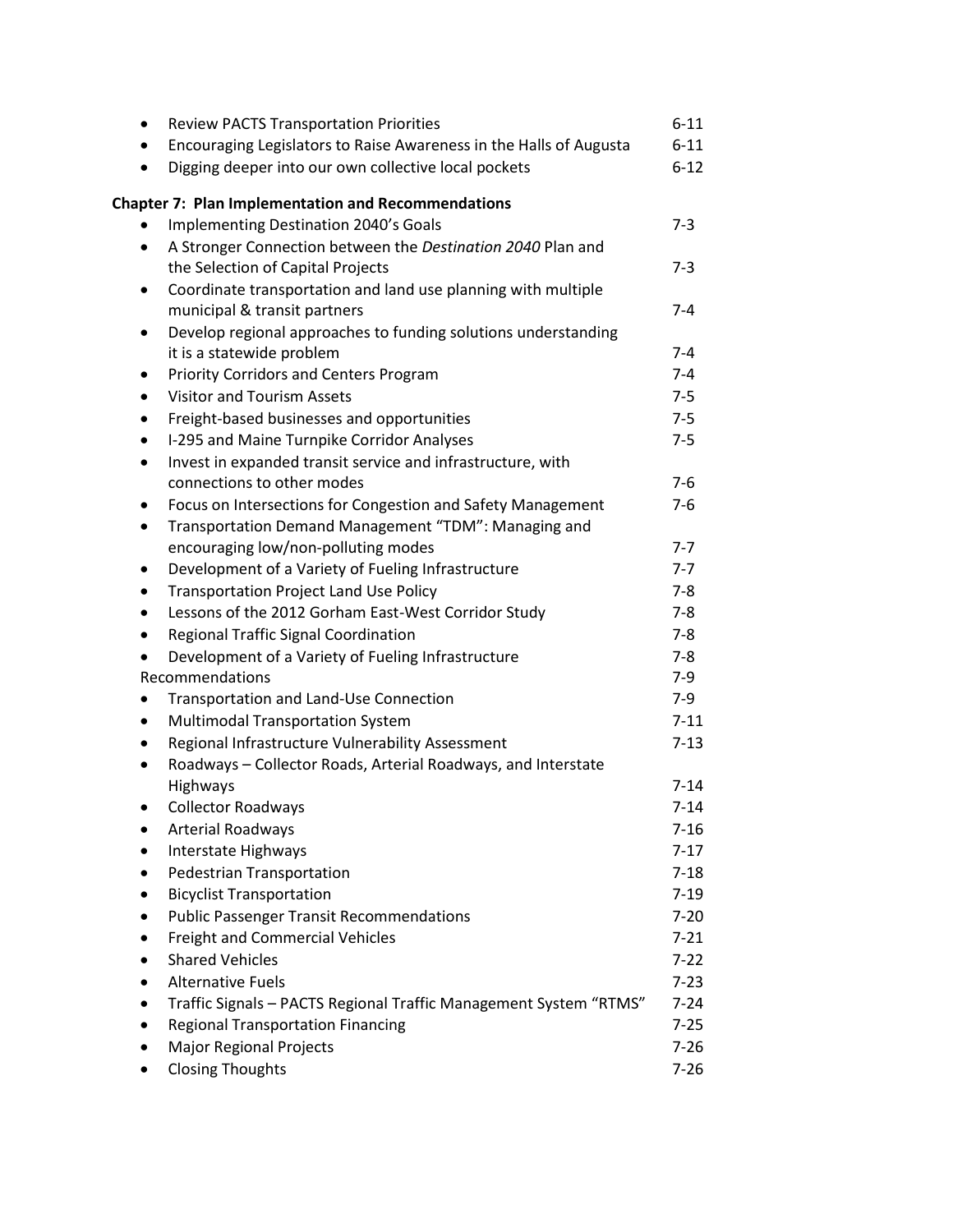## **Appendices:**

- A: Strategic Direction Workshop Regional Transportation Plan Update Meeting Report June 27, 2013
- B: Summary of Public Outreach for PACTS Destination Tomorrow Update (Nov-Jan 2014)
- C: Transportation Needs and Priorities Survey (August, 2014)
- D: PACTS Multimodal Complete Centers and Corridors Planning Assessment (Notes from four forums, 2014)
- E: Subregional Maps: Municipal Stakeholder's Identified Needs (November-December 2015)
- F: Sustain Southern Maine Multimodal Transportation Plan (Dec. 2013)

## **Tables**

| $3-1:$   | <b>Population Changes in PACTS Communities</b>                | $3 - 10$ |
|----------|---------------------------------------------------------------|----------|
| $3-2:$   | Average Annual Daily Traffic (AADT) Volumes in the PACTS Area | $3 - 15$ |
| $3-3:$   | PACTS Municipalities Estimated VMT 2014                       | $3-17$   |
| $3-4:$   | PACTS Municipalities Estimated VMT 2040                       | $3 - 18$ |
| $3-5:$   | High Crash Locations (2012-2014)                              | $3 - 27$ |
| $3-6:$   | Modes of Transportation for Shipments Originating in Maine    | $3 - 46$ |
| $3-7:$   | Commodity Shipments Originating in Maine by Value             | $3 - 48$ |
| $3-8:$   | Commodity Shipments Originating in Maine by Weight            | $3 - 48$ |
| $3-9:$   | 2040 Employment Forecast for the PACTS Area                   | $3 - 54$ |
| $3-10:$  | 2040 Total Employment Forecast                                | $3 - 55$ |
| $4-1:$   | FHWA Required Planning Factors and Destination 2040 Goals     | $4 - 2$  |
| $5-1:$   | Initial Set of PACTS Region Transportation System             |          |
|          | <b>Performance Measures</b>                                   | $5-4$    |
| $5-2:$   | Other Potential PACTS Region Transportation System            |          |
|          | <b>Performance Measures</b>                                   | $5-5$    |
| $5-3:$   | Potential PACTS Region Transportation System Performance      |          |
|          | Measures and the Federal Transportation Priority Areas        | $5-6$    |
| $6-1:$   | PACTS Region Forecasts of Capital Needs and Available         |          |
|          | Resources for 20 Years - - 2016 to 2035                       | $6 - 3$  |
| $6-2:$   | Comparison on PACTS Regional Available Capital Resources      |          |
|          | For 2016 to 2025                                              | $6-4$    |
| $6-3:$   | Capital Needs for the PACTS Region for the next 10 Years      |          |
|          | (2016 to 2025)                                                | $6-6$    |
| $6 - 4:$ | PACTS Transit Capital & Operating, Anticipated Grant          |          |
|          | Funds & Expense Plan for 2015 to 2021                         | $6-7$    |
| $6 - 5:$ | Other Major Projects Under Consideration in the PACTS Region  | $6-8$    |
| $7-1:$   | Distribution of Residential Growth by Urban to Rural Pattern  | $7 - 10$ |
| $7-2:$   | Distribution of Job Growth by Urban to Rural Pattern          | $7 - 11$ |
| $7-3:$   | Collector Miles Paving Funding Needs for Next Ten Years       | $7 - 15$ |
| $7-4:$   | PACTS Arterial Highway System Pavement Needs                  | $7 - 16$ |